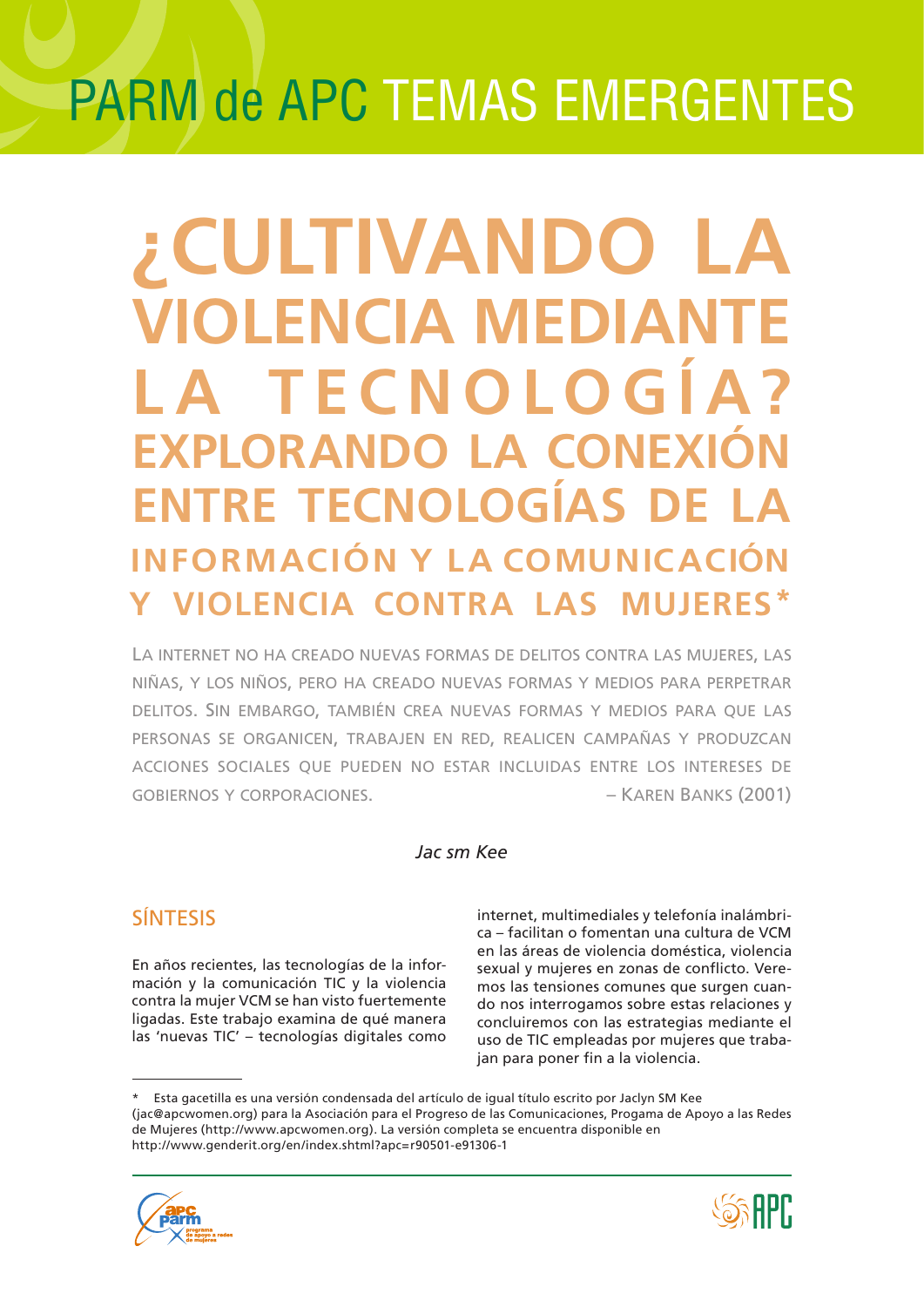## **INTRODUCCIÓN**

Aunque se anuncia a las TIC, particularmente internet, como la gran solución de la actual era de la información, la existencia de una 'brecha digital' se traduce en posibilidades desiguales de beneficiarse con los avances de las TIC. Las organizaciones de mujeres pueden comprender la importancia y el potencial de las TIC y no estar en condiciones de darles prioridad debido a sus recursos limitados. Los problemas técnicos, una pobre infraestructura, altos costos de uso, restricciones de presupuesto, barreras psicológicas, capacidades inadecuadas y la falta de conectividad de organizaciones locales y de nivel nacional se erigen como obstáculos para el acceso de la mujer.

Sin embargo, el impacto de las TIC en la conformación de las relaciones espaciales, temporales y sociales es innegable. Las comunicaciones mediadas por la tecnología transmiten mensajes culturales cargados de discursos raciales y de género, entre otros, que afectan el modo en que comprendemos nuestro lugar en el mundo. Existe la necesidad urgente de examinar el impacto de las TIC en las relaciones de género, en especial debido a los discursos sobre la tecnología y los medios centrados en el varón, a la exclusión histórica de las mujeres en este campo, y a la hegemonía del 'Norte Global' en la definición de los avances tecnológicos.

Este movimiento ya ha comenzado, pero la velocidad de desarrollo de nuevas formas de TIC obliga a los movimientos de mujeres a enfrentarse constantemente con nuevas problemáticas, tales como el hostigamiento cibernético, la pornografía en internet, el acoso mediante mensajes de texto y la 'teledildonics'. Aunque las desigualdades del poder en las relaciones de género siguen siendo centrales para comprender estos nuevos ropajes de la VCM, es necesario hacer visible el papel facilitador de las TIC

## ¿QUÉ SIGNIFICAN TIC Y VCM?

TIC: 'Tecnologías de la información y la comunicación' o 'TIC' es una expresión amplia que abarca una variedad de tecnologías que buscan satisfacer nuestras necesidades de comunicación e información, incluyendo "un conjunto complejo y heterogéneo de bienes, aplicaciones y servicios usados para producir, distribuir, procesar y transformar información". Este artículo se concentra en las llamadas 'nuevas' TIC o tecnologías digitales, que incluyen internet, las tecnologías multimedia y las comunicaciones inalámbricas, puesto que las feministas ya han analizado de qué manera se involucran las mujeres con las formas más 'tradicionales' de TIC. Hay dos maneras de examinar los efectos o el poder de  $\text{las}$  TIC:

- · Representación: Las TIC tienen una gran potencia para transmitir y difundir normas mediante representaciones de la 'cultura' y las estructuras y relaciones sociales. Las imágenes de los medios refuerzan las nociones de 'diferencia' entre hombres y mujeres presentando modelos estereotipados de roles de género como la realidad. Esta dinámica no es, en forma alguna, directa ni simple, así como las culturas no son homogéneas ni estáticas. Además. la creciente diversidad de productores de contenidos en internet da como resultado una amplia gama de representaciones que afectan las relaciones de género de manera compleja. Es necesario desenredar la madeja de discursos de género, sexuales, raciales y culturales comunicados a través de las TIC para evaluar su rol en la afectación de la cultura y las normas...
- Comunicación: La velocidad, vastedad y relativa facilidad de las 'nuevas' TIC reducen el tiempo y la distancia entre las personas, lo cual puede ejercer una gran influencia sobre las relaciones sociales. Las TIC permiten que las sobrevivientes de VCM encuentren información y asistencia, pero también las pueden poner en peligro si son utilizadas sin una comprensión de sus dimensiones. Las estrategias locales de las organizaciones pueden verse comprometidas por problemas de privacidad, equívocos y poca comprensión del uso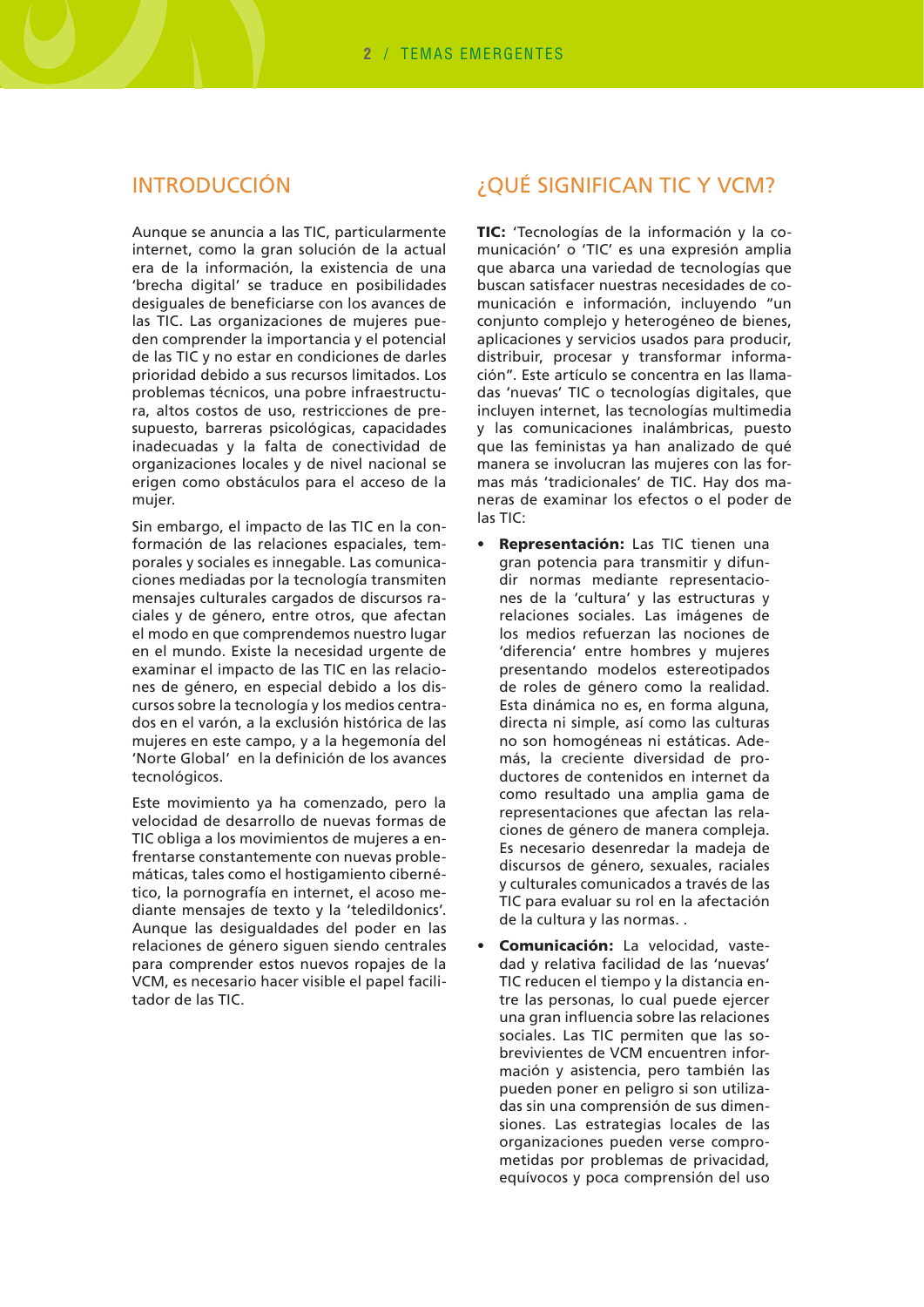de las TIC. Por otra parte, las organizaciones han utilizado las capacidades de las TIC para trabaiar en redes a través de arandes distancias y movilizar acciones instantáneas en torno a situaciones de VCM urgentes. Mediante un examen de cómo han sido empleadas las TIC, los movimientos de mujeres pueden forjar solidaridades más fuertes con un mayor discernimiento de su potencial y de sus limitaciones.

VCM: La violencia y la discriminación contra la muier son temas sociales globales. La Declaración de la ONU sobre la Eliminación de la Violencia contra la Mujer la define como "cualquier acto de violencia basada en el género que resulta en, o puede resultar en daño o sufrimiento físico, sexual o psicológico en la mujer, incluyendo la amenaza de tales actos, la coerción o la privación arbitraria de la libertad, ya sea que ocurra en la vida pública o privada". Un conjunto de convenciones internacionales puntualiza las varias formas de violencia sufridas por la mujer y, de manera creciente, reconoce que la VCM impide a las mujeres el disfrute de los derechos humanos y las libertades fundamentales.

Los movimientos de mujeres en todo el mundo están sacando a luz nuevas facetas e instancias de VCM a las que no se les prestaba atención en un marco político. Las nuevas TIC cumplen una función importante en la comunicación de hechos de violencia sistémica basada en el género que tienen lugar en localidades remotas, y por lo tanto facilitan la propagación de la información sobre esas violaciones a velocidades sin precedentes. Debido a estos esfuerzos, el campo de instancias reconocidas de VCM cambia constantemente. Puesto que este artículo no puede tratar cada aspecto de la VCM, su examen de la dinámica entre TIC y VCM se limitará a las áreas de Violencia Doméstica, Violencia Sexual y Mujeres en Zonas Afectadas por Conflictos.

## **VIOLENCIA DOMÉSTICA Y LAS TIC**

Gran parte de la violencia que enfrentan las mujeres ocurre dentro de los límites del hogar, donde las mujeres actúan como trabajadoras domésticas y encargadas de tiempo completo (por lo general impagas). Por violencia doméstica se entiende el abuso de poder, por el que un compañero íntimo varón intenta dominar y controlar a su compañera por medio de violencia física, psicológica y/o sexual, o amenazas de tal violencia, o mediante el control de sus finanzas, movilidad y vida social.

#### Conexión entre sobrevivientes y el pedido de ayuda

Con los severos controles habitualmente eiercidos sobre la movilidad de las sobrevivientes de VCM y sobre su capacidad para informar de sus circunstancias a otras personas, internet puede ser una manera de superar su aislamiento. Esto es aún más importante para las sobrevivientes que no tienen una red de apoyo cercana, aquellas cuyas familias y amigos elaboran el problema como un asunto privado, o aquellas que sienten vergüenza de admitir ante los demás su relación violenta. Internet puede proveer a la víctima información sobre la dinámica de la violencia doméstica y los servicios de apovo disponibles, y asesoramiento legal Algunas organizaciones también proveen contactos de correo electrónico para un primer asesoramiento, que pueden ser seguidos por asesoramiento telefónico y en persona. La comunicación por correo electrónico salva las distancias y proporciona un relativo anonimato, lo cual puede brindar a las sobrevivientes una sensación de seguridad y reducir la ansiedad de pasar vergüenza. El contacto inicial suele validar las experiencias de las estas mujeres y ayudarlas a sentir que no están solas, de manera que se sientan alentadas a actuar y romper el círculo de violencia en que se encuentran.

Muchas organizaciones de mujeres que trabajan sobre la violencia doméstica utilizan internet para divulgar información. Un estudio dio cuenta de 24.880 sitios web catalogados bajo 'violencia familiar' y documentó un incremento del 37% de materiales sólo en seis meses. De todas maneras, no hay certeza acerca de hasta qué punto los materiales en línea llegan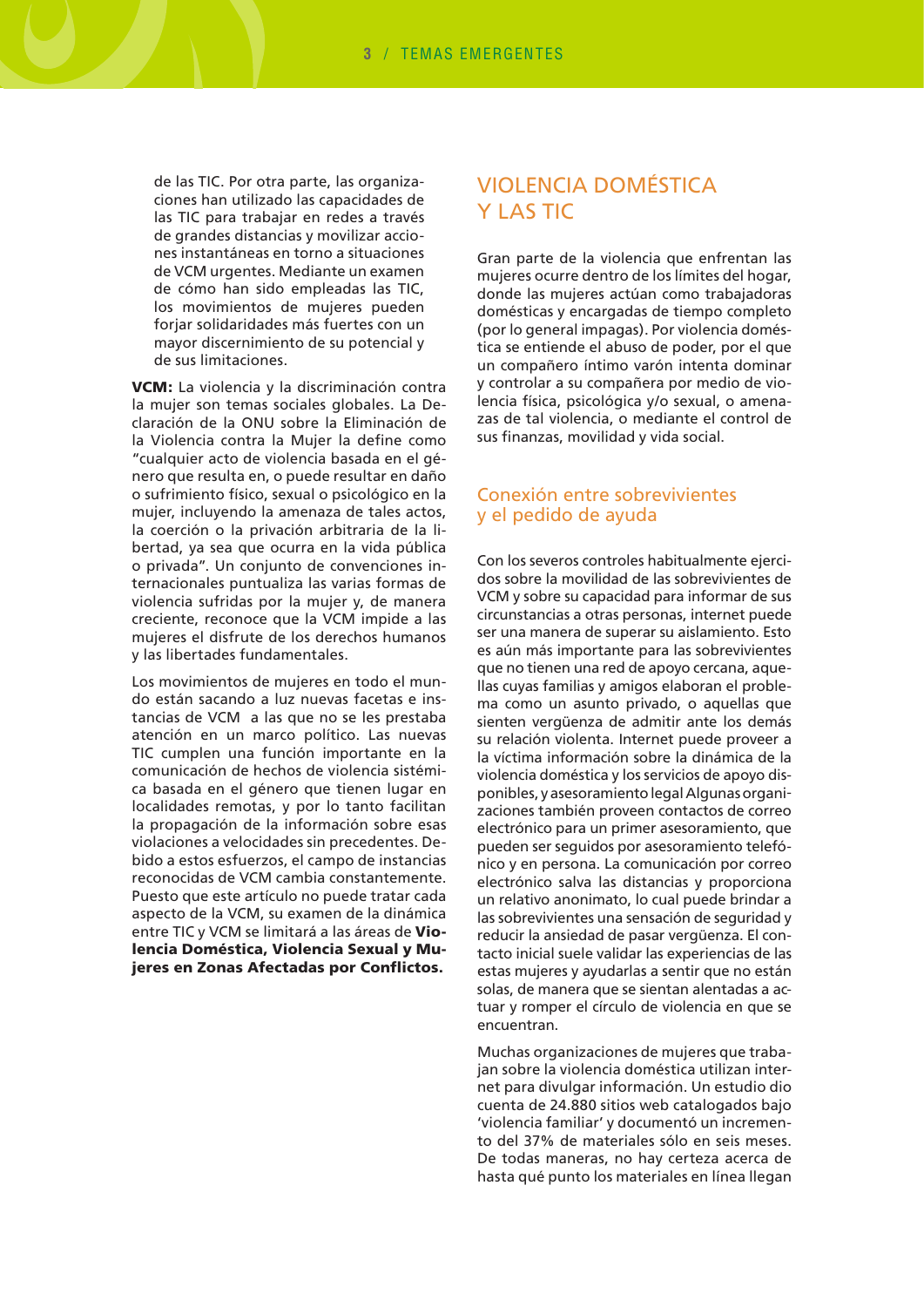a las sobrevivientes y su eficacia depende en gran medida de si las mujeres tienen la infraestructura y las capacidades para utilizarlos. Algunas organizaciones también proporcionan teléfonos digitales a sus integrantes para que resulten más accesibles a las sobrevivientes, pues el tiempo seguro con que éstas cuentan para llamar suele ser limitado. Con teléfonos inalámbricos, el personal puede ser móvil y aún así contactable.

#### Uso de TIC por los abusadores

Existe una creciente documentación sobre cómo las nuevas TIC abren nuevas avenidas de control para los abusadores, particularmente allí donde la cantidad de mujeres que usan TIC es alta. Entre las tecnologías que pueden ser empleadas para amenazar a las sobrevivientes se encuentran:

- Software espía: Existe software comercial que permite a los abusadores el acceso a cómo se usa el teclado en una computadora, incluyendo correo electrónico, navegación y comunicación por internet
- Tecnología inalámbrica para escuchar conversaciones privadas: Los teléfonos inalámbricos pueden ser configurados para captar sonidos próximos, por lo que un violento puede colocar un teléfono cerca de la sobreviviente y llamar para escuchar conversaciones y actividades. Un escaneador estratégicamente ubicado puede recoger conversaciones hechas por teléfonos inalámbricos.
- Servicios de Mensajería Instantánea: Las características de ingreso en los servicios de comunicación en 'tiempo real', tales como salas de chat o mensajería instantánea, posibilitan que un abusador monitoree conversaciones.
- Historial de navegación: Varios navegadores de internet guardan información sobre los sitios recientemente visitados por las usuarias, lo cual puede proveer a los abusadores acceso a la actividad en internet de las sobrevivientes.
- Violación de correo electrónico: Los abusadores pueden interceptar mensajes de correo electrónico, configurar programas de correo para enviar copias de mensajes a otras casillas, o revisar men-

sajes entrantes antes de que sean descargados en la computadora hogareña. Los programas de correo electrónico suelen almacenar los mensajes enviados en la carpeta 'Elementos enviados' y los mensaies borrados en la carpeta 'Elementos eliminados', lo que exige a las sobrevivientes pasos adicionales para borrar los registros de una conversación...

- **Vigilancia visual:** Las web cams y otros equipos de costo relativamente bajo pueden ser instalados en cualquier parte y utilizados para monitorear las actividades de las sobrevivientes.
- Rastreo de sobrevivientes: El Sistema de Posicionamiento Global (SPG). disponible en forma comercial para uso del público, puede ser instalado en un vehículo por menos de USD300 y puede revelar la ubicación, hora y velocidad de un vehículo en todo momento.

Este uso novedoso de las TIC por parte de los abusadores causa preocupación acerca de la utilidad de estas tecnologías en situaciones de violencia doméstica. En palabras de una militante en el área de violencia doméstica y TIC: "la tecnología se está convirtiendo en parte integral de las tácticas de maltrato". El desarrollo de las TIC debe tomar en consideración las formas en que pueden ser explotadas y, por su parte, las militantes en contra de la violencia doméstica deben conocer los riesgos de las TIC, en especial sus implicancias para la seguridad de las sobrevivientes. Más aún, las militantes deben comprender las problemáticas éticas y legales involucradas en los servicios en línea como el asesoramiento por correo electrónico o las referencias a más información, incluyendo amenazas a la seguridad, confiabilidad del proveedor de servicios, violaciones de la confidencialidad, falta de privacidad o deficiencias en el servicio. Antes de invertir en nuevas TIC, las organizaciones deberían sopesar los beneficios, los daños potenciales y la capacidad para superar perjuicios dentro de cada contexto. De todas maneras, puesto que las TIC se abren paso en todos los niveles de la sociedad. un desentendimiento completo resultaría difícil de sostener. Una postura más proactiva es la de tener en cuenta las consecuencias de todos estos cambios e influir en el desarrollo de las TIC a través de la participación activa.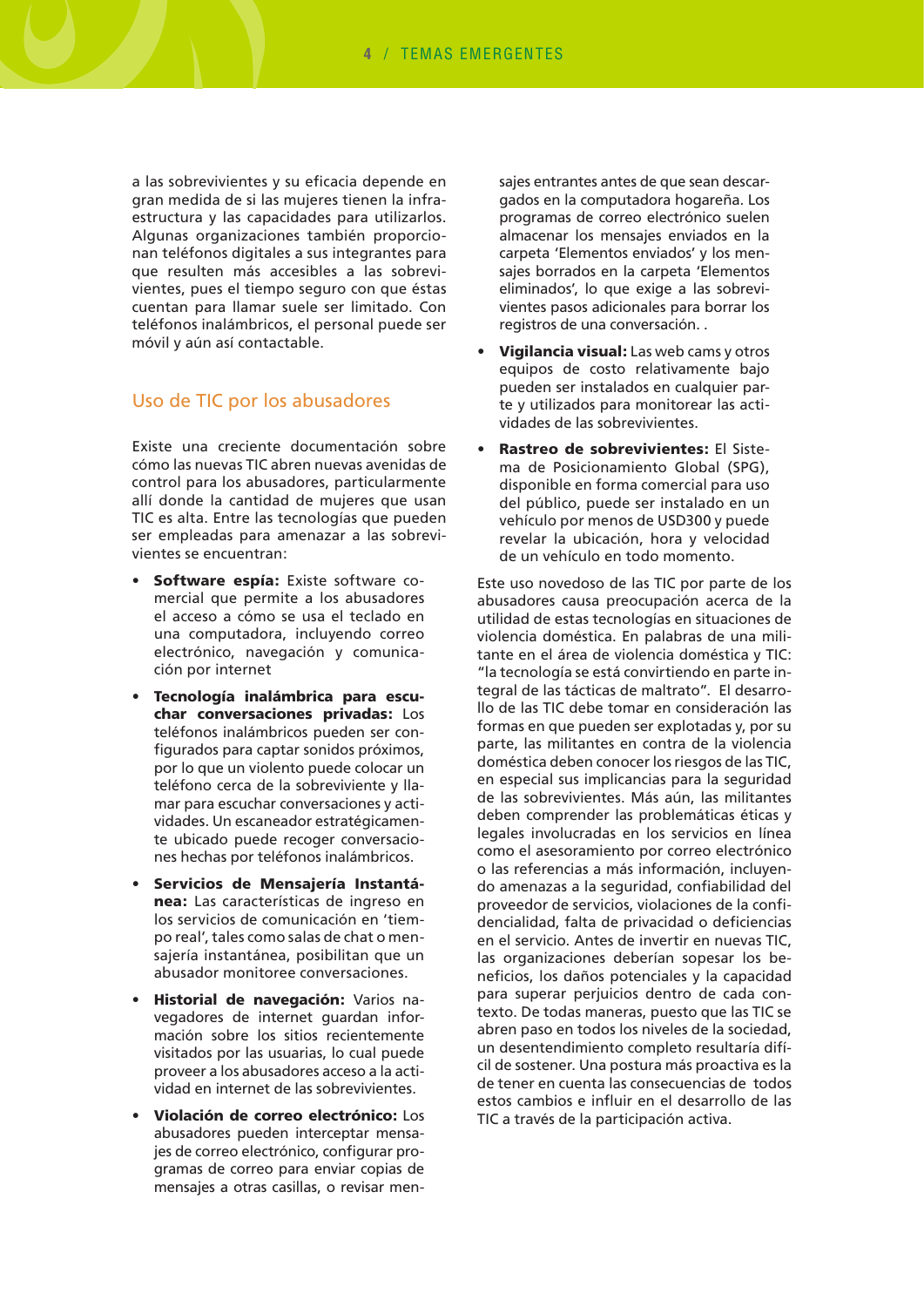## **VIOLENCIA SEXUAL Y USO DE TIC**

Violencia sexual es una expresión amplia que abarca desde la violación forzada hasta formas de presión no físicas que compelen a mujeres y niñas a tener relaciones sexuales en contra de su voluntad. Este artículo se concentra en la conexión entre TIC y violencia sexual manifestada como asalto sexual y acoso sexual.

#### Pornografía en internet

La pornografía es un gran negocio. Una consultora comercial estima que la pornografía es una industria que mueve 57 mil millones de dólares en todo el mundo, y que un 12% de los sitios web están dedicados a la pornografía. Cada usuario de correo electrónico recibe. en promedio, 4,5 mensajes con contenido pornográfico por día y aproximadamente 100.000 sitios web ofrecen pornografía infantil. Para explotar sexualmente a las mujeres se utilizan varias formas de nuevas tecnologías, como discos de video digitales (DVD) que permiten una mayor interactividad entre usuarios e imágenes, grupos de noticias y salas de chat, sitios web que ofrecen materiales pornográficos y a veces trabajadoras sexuales, protocolo de transferencia de archivos (ftp), redes de par a par (P2P), programas de intercambio de archivos que permiten transferir materiales, y chats con video en vivo que facilitan el tráfico humano con propósitos sexuales. Internet y la televisión digital poseen un gran alcance debido a su acceso fácil, costos relativamente bajos, buena calidad técnica y la privacidad que brindan.

Aunque los opositores a la pornografía afirman que existe una relación de causalidad entre pornografía y violencia contra la mujer, los estudios arrojan resultados contradictorios y no concluyentes. Las distinciones entre representaciones sexualmente explícitas y representaciones degradantes o violentas demuestran que lo que produce resultados malsanos en las actitudes ante la violación no es la explicitud sino la violencia. En muchos casos, la violencia ocupa sólo una pequeña proporción de la representación, en especial en formas más antiquas de TIC como los medios impresos, las películas o videos. Pero la investigación que se concentra en este tema recién comienza y hasta ahora pareciera que la violencia figura

de manera más prominente en este medio. A esto agregamos que la cultura del anonimato propia de internet parece haber favorecido el florecimiento de la pornografía infantil.

De todos modos, es posible desarrollar un punto de vista con más matices sobre el tema. Por ejemplo, qué cosas constituyen pornografía es tema de debate, como en el caso de las representaciones de un erotismo sadomasoquista, que pueden ser interpretadas como un símbolo del poder patriarcal o una disrupción de ese poder. También es debatible si la pornografía o el erotismo en internet resultan siempre negativos, puesto que la facilidad y el bajo costo de producción de los materiales permite que en internet haya más sitios dedicados a los deseos sexuales de las mujeres, y por lo tanto espacios para códigos de deseo por lo general silenciados en los discursos sobre la sexualidad. Las nuevas TIC también pueden derivar en afirmaciones más fuertes de la sexualidad femenina, ya sea por medio del erotismo desde la percepción de la mujer o salas de chat donde las mujeres pueden expresarse sobre algún tema 'tabú'.

Aunque hay quienes argumentan que la respuesta es la censura, ésta es una espada de doble filo que debe ser tratada con cuidado. Debido a que muchos sitios pornográficos son propiedad de grandes empresas, proponer la censura significa tener en cuenta relaciones de poder mucho mayores. Los filtros de internet se han demostrado ineficaces y a veces bloquean contenidos feministas. Más aún, los filtros son desarrollados por compañías privadas que suelen tener sus propios intereses, por lo que los usuarios no necesariamente tendrán el control sobre qué contenidos resultan filtrados. Las posibilidades de comunicación que se han abierto mediante internet podrían verse comprometidas por la censura, ya sea mediante la erosión de la privacidad o una creciente vigilancia cuyo objetivo no sean sólo las comunicaciones relacionadas con la pornografía.

Un abordaje convincente respecto de la pornografía y la violencia sexual en internet es incrementar los espacios para las representaciones contrahegemónicas de la mujer y la sexualidad, en lugar de achicarlos. En palabras de Zeb Babar, "Las feministas deberían... requerir un espacio que contribuya a articular el placer, los deseos y las fantasías de las mujeres". Las militantes en torno a problemáticas de violencia sexual y TIC deberían trabajar en conjunto para favorecer el florecimiento de estos discursos alternativos y contra hegemónicos.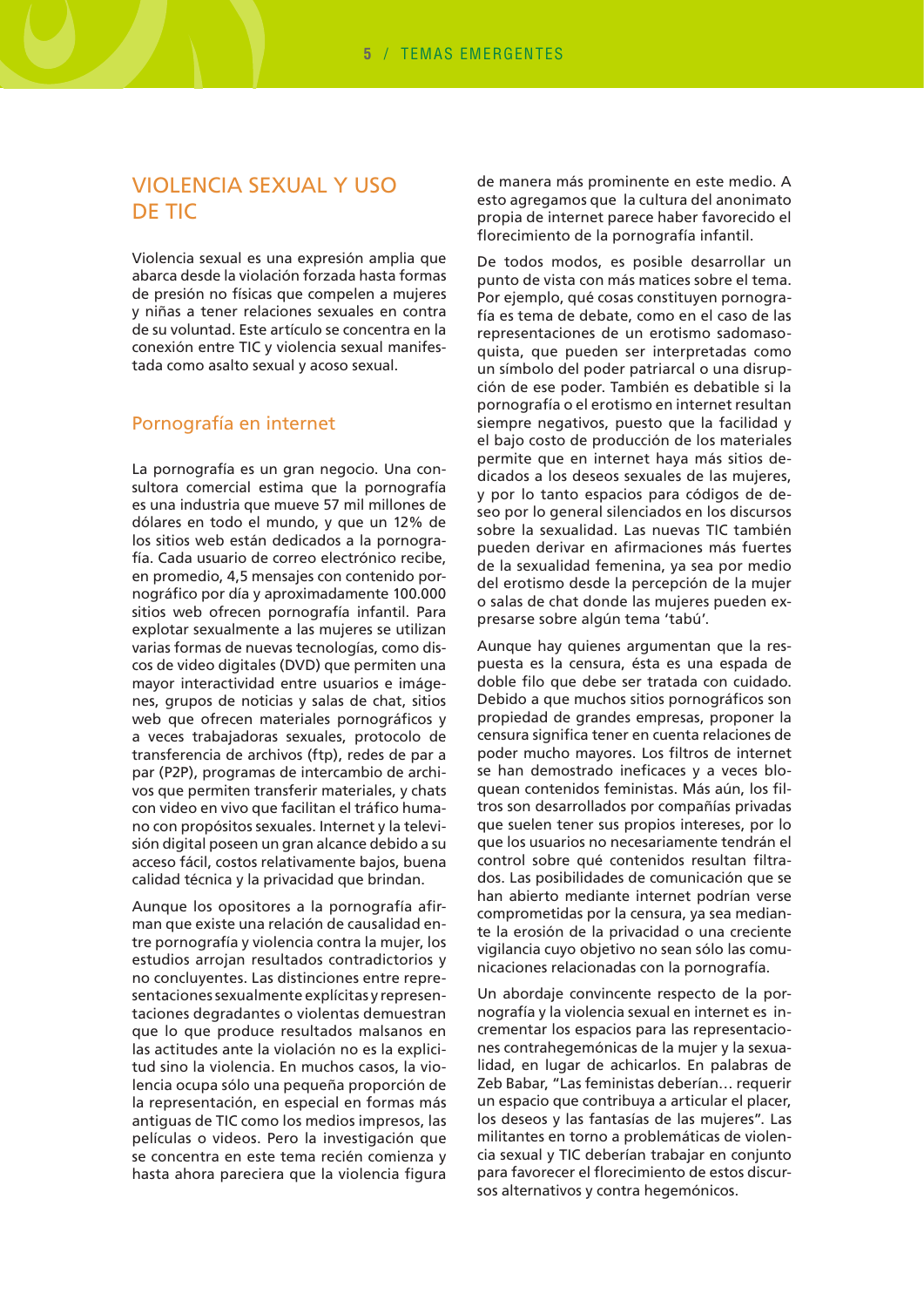#### VCM en videojuegos

Las tecnologías digitales han llevado también a un incremento de los video juegos. En 2002, las ventas estimadas de videojuegos en todo el mundo excedieron los US20 mil millones de dólares y los juegos en línea crecen a un ritmo del 50% anual. La mayoría de estas ganancias se originan en niños y hombres, con un 25% más de niños que de niñas entre los dos y los siete años de edad y un 49% más de adolescentes varones que mujeres en el uso de estos medios. Se han levantado voces llamando la atención acerca del impacto de la violencia en estos juegos, donde los protagonistas son generalmente varones mientras que las mujeres suelen ser presentadas como objetos sexuados para ser usados, poseídos o brutalmente asesinados.

La participación en estos juegos, que de manera creciente han pasado a formar parte de la cultura del entretenimiento de los jóvenes (y varios adultos), ¿contribuye a actitudes misóginas y/o al trato violento de la mujer? Algunos estudios han hallado una correlación, pero otros no han sido tan concluyentes. Lo cierto es que son muchos los factores que deben tenerse en cuenta para determinar de qué manera los jugadores interpretan los juegos. Imaginar una correlación directa no sólo reduce la idea de intervención activa de los jugadores, sino que también puede dejar de lado análisis alternativos importantes del problema. Pero aún así, la exposición a representaciones degradantes de la mujer en los video juegos puede resultar en actitudes proclives a la violencia sexual.

Una vez más, la censura no es la respuesta. El diseño, desarrollo y producción tanto de los juegos como de internet están bajo control predominante de varones, lo que a su vez refleja sus puntos de vista y fantasías. Tanto el compromiso más activo y la participación en la construcción de video juegos, como la denuncia de la misoginia de los juegos existentes, son necesarios para ofrecer un contradiscurso que permita comprender las relaciones de género en estos espacios. Las militantes también necesitarán examinar las barreras que obstaculizan su ingreso a la industria de los juegos electrónicos. La creación de video juegos que no estén sólo dirigidos a los varones incrementará el número de jugadoras mujeres, lo cual puede tener un impacto positivo en la exposición de éstas a la tecnología

y su participación como adultas en el campo tecnológico.

#### Voyeurismo digital

El desarrollo de cámaras digitales y de teléfonos móviles significa que realizar películas cortas es relativamente fácil y barato para quienes pueden adquirir esos aparatos. La integración de éstos con internet y las computadoras personales significa que la información digital puede ser fácil y rápidamente copiada y diseminada. A medida que se desarrolla la tecnología, el costo de estos equipos se reducirá, por lo que estarán al alcance de cada vez más consumidores.

Aunque éstas son buenas noticias porque más personas podrán beneficiarse con los avances, las tecnologías también pueden ser usadas para abusar de mujeres, por ejemplo filmándolas en circunstancias sexuales o humillantes sin su conocimiento y luego difundiendo o vendiendo el clip en espacios públicos o utilizarlo como elemento de presión para otras formas de acoso e intimidación. Esto significa que las mujeres aún pueden ser cosificadas, sexualizadas y reducidas a cuerpos pasivos, pues cada persona que posee un medio de grabación es potencialmente un productor y no solamente un consumidor.

A la hora de dar respuestas políticas o legales, rara vez se solicita la opinión o las experiencias de las víctimas. Los estados están preocupados por regular las comunicaciones que pueden pasar fácilmente las fronteras nacionales, lo que les da la posibilidad de subvertir el control institucional sobre los canales de intercambio de información, algo crucial para administrar el comportamiento social. Las TIC, entonces, se han convertido en un campo de debate sobre el derecho a la libertad de expresión, la privacidad y la censura. En todos los niveles, las mujeres involucradas y el daño por el que han pasado desaparecen bajo el discurso de la administración de la comunicación. Como respuesta, las militantes deben poner énfasis en las perspectivas de las mujeres que han resultado perjudicadas y en las problemáticas de seguridad y privacidad, contrapuestas a la censura y la prohibición. Deben presionar para que la información personal no sea utilizada o revelada sin consentimiento expreso y previo.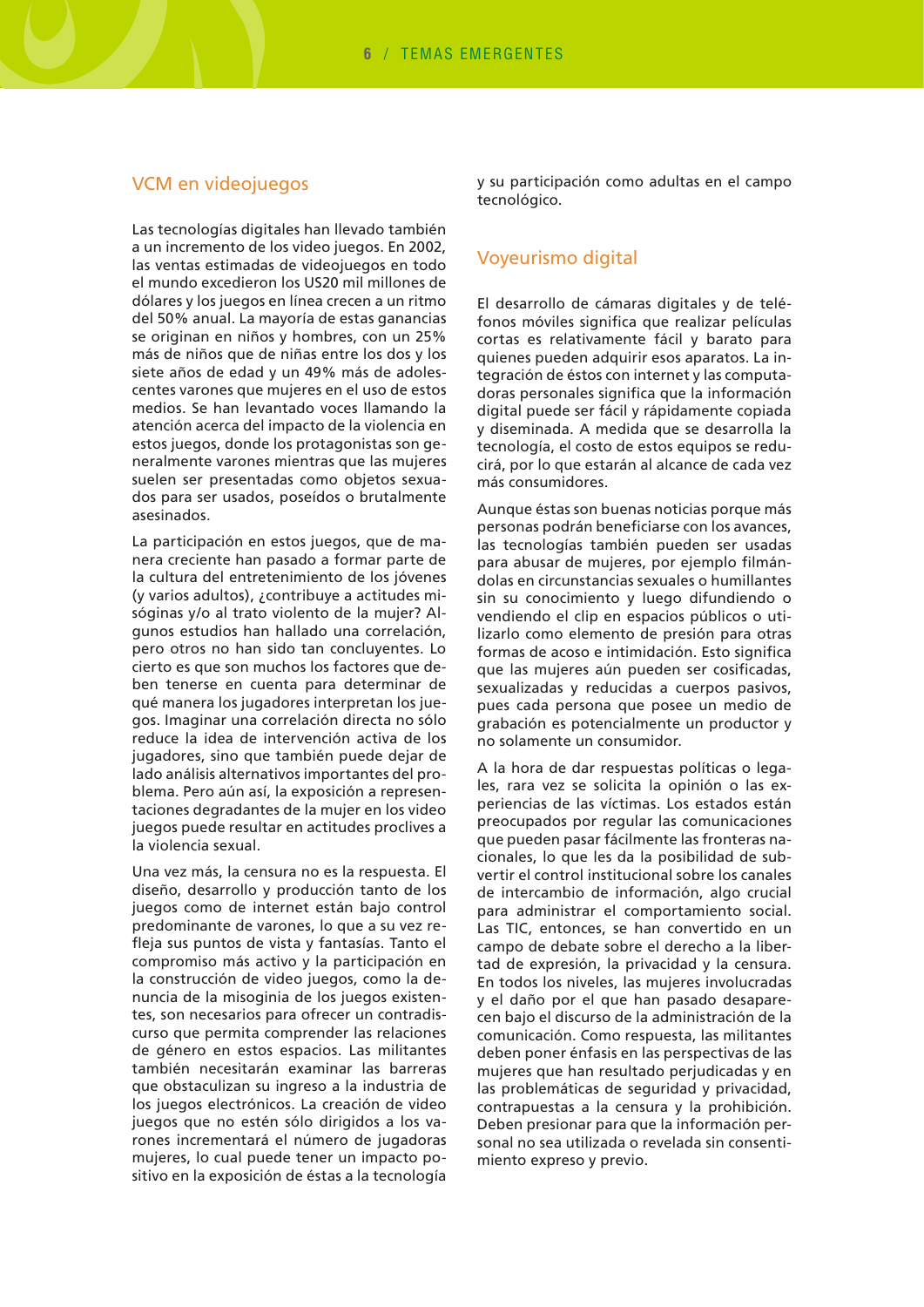#### Creación de espacios digitales hostiles por comportamiento sexual

El acoso sexual en el trabajo restringe la participación de las mujeres en ese terreno. Aunque las comunicaciones digitales no constituyen espacios de trabajo, son un método importante para que las mujeres se comuniquen y participen de la vida social y política. Pero el acoso se ha extendido de las calles y oficinas a los espacios digitales y cibernéticos a través de la capacidad de las TIC de rastrear, fisgonear, registrar y espiar a las usuarias. Este acoso incluye:

- Acoso en línea: El acoso en línea puede ser definido como el "traspasar intencional de las fronteras de seguridad física y emocional [de una persona], que por lo general involucra comunicaciones reiteradas por correo electrónico o alguna otra clase de programa de mensajería instantánea luego que se le ha dicho claramente al acosador que se retire". Un informe estadounidense sobre la victimización en línea de personas jóvenes mediante el acoso o la agresión sexual revela que un 25% de las personas jóvenes entrevistadas experimentaron por lo menos uno de los síntomas de estrés, incluyendo el alejamiento de internet, irritabilidad o propensión al sobresalto, incapacidad para dejar de pensar en ello y pérdida de interés en las cosas. Algunos ejemplos de acoso en línea incluyen mensajes de correo electrónico o salas de chat con insinuaciones sexuales, solicitudes y proposiciones sexuales no deseadas, y la difusión de información personal en foros electrónicos públicos.
- Asedio cibernético: Se trata de un acoso en línea que utiliza internet. correo electrónico y otros artefactos de comunicación para perseguir y acosar a una persona, escalando a veces hasta la amenaza por fuera de internet. Algunas nuevas tecnologías digitales, como los programas que enmascaran la dirección IP del acosador o las tarjetas SIM de los teléfonos digitales que no requieren información personal al comprarlas pueden dificultar la identificación del acosador. En muchos países no existen leyes contra el acoso y cuando la identidad y ubicación del acosador

no puede ser precisada resulta difícil obtener protección legal. También surge la pregunta acerca de quién debería ser responsable de ofrecer protección. si el Estado porque es un delito, las compañías de telecomunicaciones e ISP porque es un abuso del servicio, o los individuos en forma privada. La falta de protección significa que las víctimas restringen su uso de internet, ya que toda presencia en línea puede ser usada por el acosador para perseguir a la víctima.

Además de los problemas de infraestructura. capacidades, recursos y tiempo, la creación de espacios digitales hostiles constituve otro obstáculo para que las mujeres participen y se comprometan con las nuevas TIC. El acoso en línea ha sido utilizado para restringir y controlar el uso de internet de organizaciones de mujeres. En América Latina, por ejemplo, el 15% de los grupos de mujeres ha padecido alguna forma de acoso - desde bloqueos hasta virus dirigidos - como una estrategia deliberada para obstruir su trabajo. Las militantes en torno a problemáticas de acoso sexual deben examinar las formas cambiantes de acoso empleadas mediante el uso de estas tecnologías para comprender mejor cómo se llevan a cabo la intimidación y el control y, además, para brindar apovo a las sobrevivientes o a las víctimas potenciales por medio de la educación acerca de la seguridad en línea. Por su parte, la legislación debe tener en cuenta los distintos desafíos planteados por el asedio cibernético y el acoso en línea, entre ellos la dificultad de identificar al acosador.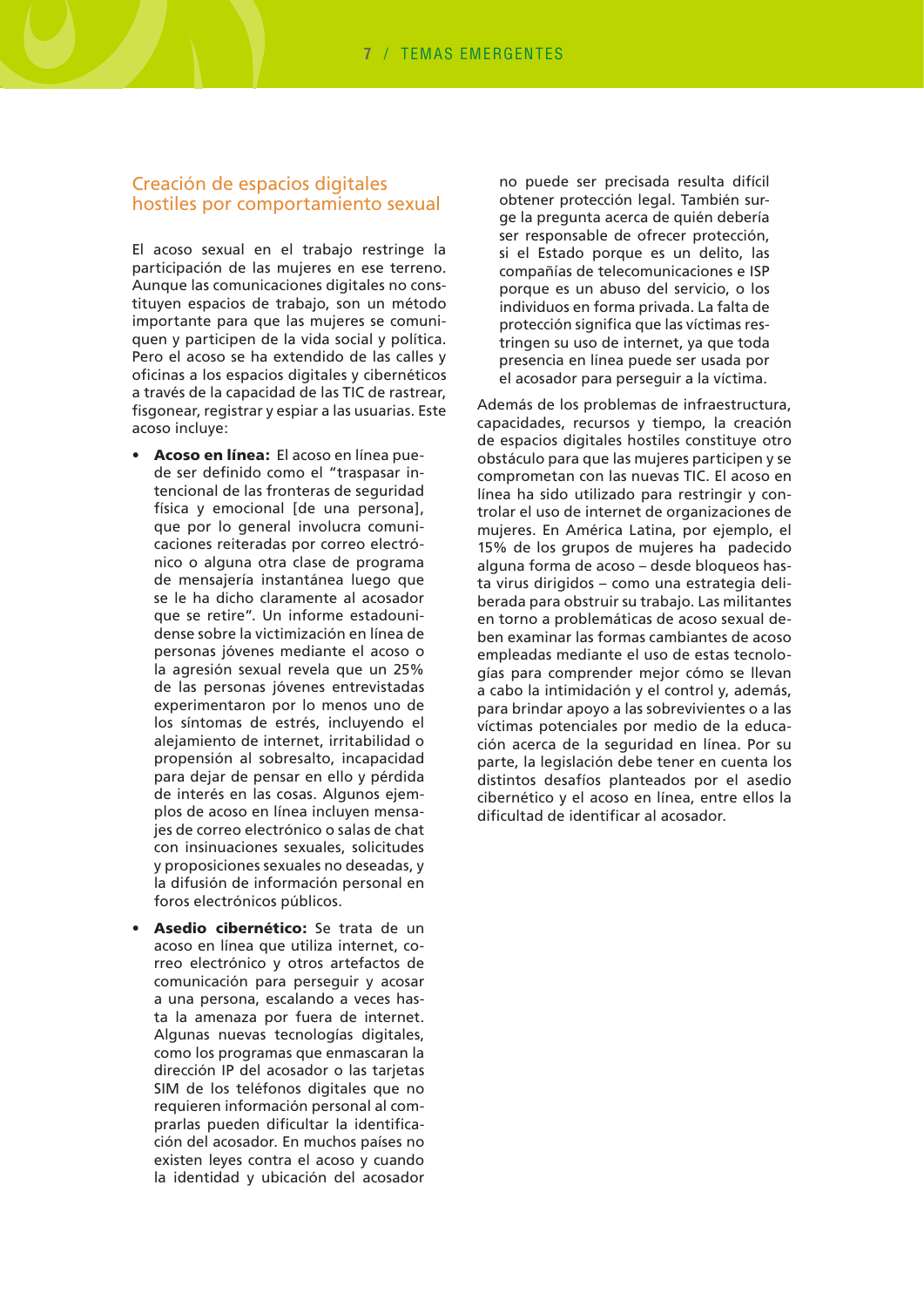## **TIC Y MUJERES EN ZONAS DE CONFLICTO**

La tecnología de las comunicaciones y el militarismo están fuertemente entrelazados. Internet fue lanzada a través de un proyecto del Departamento de Defensa de los EEUU, las comunicaciones masivas son cruciales para propagar la guerra o controlar a la población mediante la censura, y las tecnologías de comunicación inalámbrica permiten que los soldados implementen estrategias. Las mujeres también están vinculadas al conflicto bélico: la violación sistemática es un arma de querra. las mujeres se convierten en blanco y objeto de la retórica nacionalista y terminan afectadas desproporcionadamente por el conflicto. La relación entre género y medios masivos en tiempos de conflicto implica a una cantidad enorme de personas.

#### Herramienta de 'Propaganda'

La capacidad para controlar los canales de comunicación masiva es crucial para la propagación del conflicto y las mujeres por lo general sufren las consecuencias. El genocidio en Ruanda fue instigado por la difusión a través de los medios impresos y de las radios, y la representación de las mujeres tutsi como espías seductoras contribuyó a que gran número de ellas fuesen violadas. También se utilizan imágenes de mujeres para construir discursos sobre la nacionalidad y la identidad colectiva. En la querra contra Afganistán, los Estados Unidos utilizaron imágenes de mujeres musulmanas con velos para sustentar la retórica del barbarismo 'islámico', con lo que las experiencias individuales de las mujeres quedaron apagadas por el discurso de la 'guerra contra el terror'. La censura y el control juegan un papel importante en la formación del conocimiento público de los acontecimientos. En la querra del golfo de 1991, se suprimieron las imágenes de sufrimiento y destrucción para crear la impresión de una querra clínicamente precisa. Las instituciones mediáticas lucran durante el conflicto, censurando o dando un tono sensacionalista a los hechos para controlar el ciclo de noticias, incluyendo la apropiación o edición de las experiencias de las mujeres.

#### ¿Las nuevas TIC como alternativa?

En zonas de conflicto donde el acceso a los medios principales ha estado bajo riguroso control, las muieres han utilizado TIC en forma ingeniosa para hacer públicas sus perspectivas y experiencias. Algunos ejemplos:

- Uso de internet (sitios web, salas de chat, blogs) y correo electrónico para mantener informados a quienes están fuera de la zona de conflicto y proporcionar información rápida y testimonios de primera mano;
- Uso de cámaras ocultas para documentar maltrato de mujeres; difusión de video clips con llamados a la acción mediante 'estrategias de mercadeo viral';
- Petitorios en línea para una acción rápida y sencilla de quienes tienen acceso a TIC;
- Infraestructuras de comunicaciones que vinculan a comunidades de refugiadas, solicitantes de asilo y personas desplazadas con grupos similares de otros países;
- Sitios de noticias alternativos para contrapropaganda y para mostrar las necesidades de las personas en el terreno;
- Combinaciones de nuevas y antiguas tecnologías - internet, radio, transmisiones de video, podcasting - para promover el activismo por los derechos humanos y la paz;
- Películas documentales y sitios web para propagar información y/o contribuir a los esfuerzos para promover la reconstrucción de la comunidad y la paz.

De todos modos, las activistas deberían tener en cuenta las limitaciones del uso de TIC. La simpleza de la interacción en internet ha normalizado el conflicto, inundando pantallas con una variedad de causas y provocando en los usuarios la indiferencia. La falta de definición de los géneros en las películas o videos y el incremento de la comodidad para la edición visual y los efectos especiales pueden resultar en que los problemas sean consumidos por los usuarios como mero entretenimiento, e incluso provocar sospechas sobre su autenticidad. En este sentido, las activistas deben continuar sus esfuerzos con base en la tecnología con actividades, recursos e información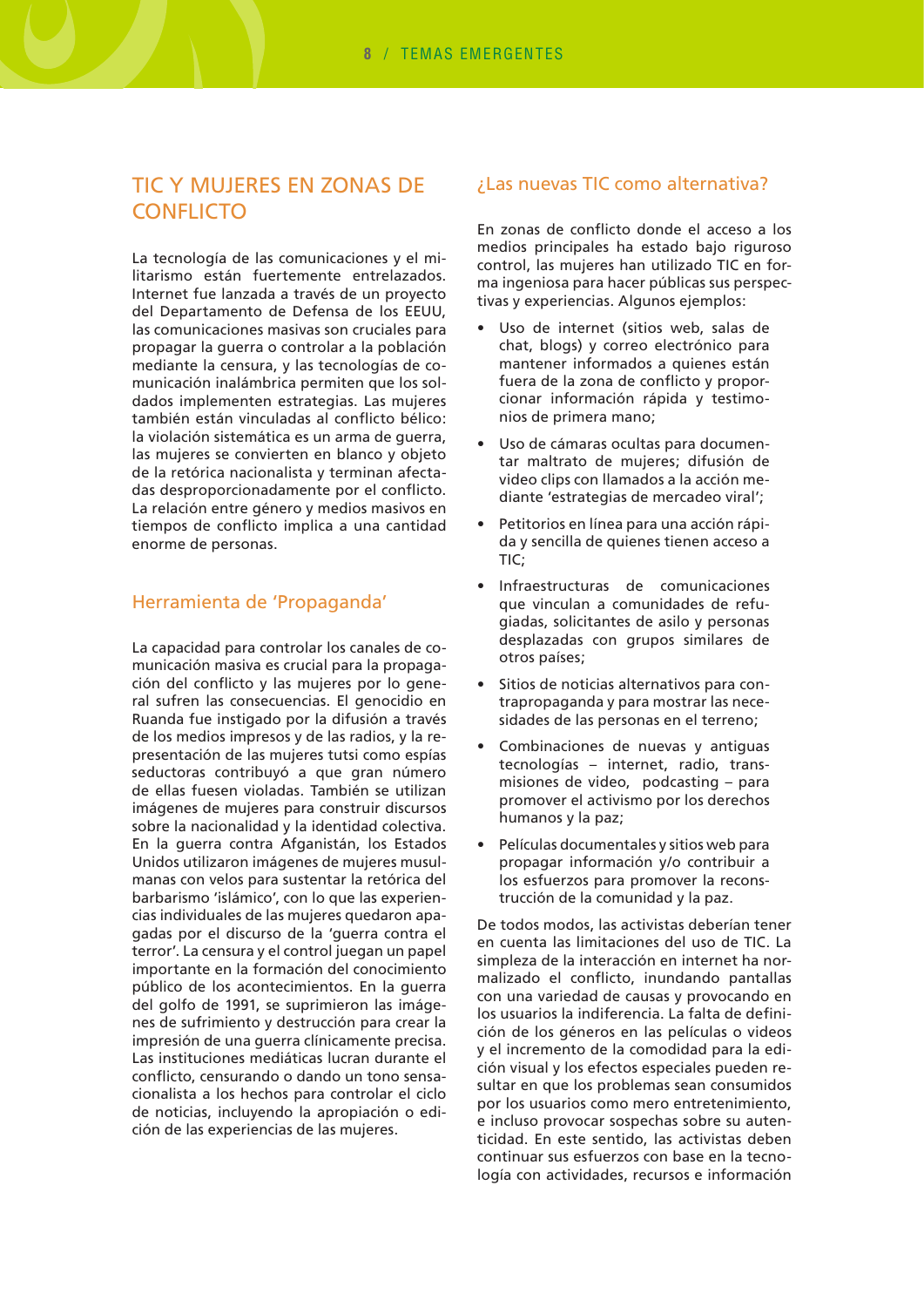que permitan que el público se informe y emprenda acciones más allá del ciberespacio. Los medios principales o las agencias qubernamentales pueden apropiarse de las imágenes para justificar la guerra, como aquellas que retrataban la violencia sufrida por las mujeres afganas durante el régimen talibán. Más aún, los gobiernos han comenzado a responder al uso de nuevas TIC con un aumento de la vigilancia y la regulación.

#### Haciendo oír las voces de las mujeres

Para resistirse a ser usadas como imágenes pasivas, las mujeres en zonas de conflicto deben presentar sus propias narraciones y participar en el proceso de construcción de la paz. Depositar la tecnología en manos de mujeres en vez de hombres resultará en una perspectiva diferente y en una diversidad de experiencias y prioridades. Pero las TIC sólo podrán facilitar esto si las mujeres pueden apropiarse de sus términos de acceso, desarrollo y control. Al mismo tiempo, las nuevas TIC no son necesariamente las herramientas más apropiadas para que las mujeres en zonas de conflicto expresen sus preocupaciones, se comprometan en los esfuerzos para la construcción de la paz o documenten sus puntos de vista. Las tecnologías deben ser relevantes en el contexto y eficaces para llegar a las beneficiarias; la falta de acceso y las relaciones de poder desbalanceadas siguen siendo barreras importantes. Las comunicaciones de los medios no sólo informan sino que también estructuran relaciones sociales. En zonas de conflicto, donde la violencia, la pérdida y la devastación afectan tan profundamente a las mujeres, éstas deben ser capaces de utilizar toda forma de tecnología de las comunicaciones para no ser dejadas fuera del proceso de reconstrucción de sus propias vidas y comunidades.

### **SACAR LAS TENSIONES A LA SUPERFICIE**

Existen tensiones recurrentes en la relación entre estas clases de VCM y las nuevas formas de TIC. Aunque las nuevas TIC pueden facilitar la organización, la comunicación y el trabajo en red, también pueden reflejar, perpetuar o amplificar las desigualdades sociales causadas por los desequilibrios existentes en las relaciones de poder.

En las áreas de privacidad, seguridad, vigilancia y comunicación, existen conflictos entre, por un lado, los derechos individuales a la comunicación, libertad de expresión, buscar, recibir e impartir información, asociarse y reunirse, y participar de la vida cultural, y por el otro, los derechos a la igualdad, no-discriminación, libertad y seguridad, y a no ser sometidos a tortura ni a tratamientos crueles, inhumanos o degradantes, ¿Cómo puede protegerse el derecho a la información y la comunicación cuando los contenidos producidos y difundidos son perjudiciales para las mujeres? Las regulaciones y restricciones impuestas desde el estado pueden impedir el disfrute de derechos mediante el uso de TIC, pero las representaciones degradantes de la mujer pueden provocar daños y existen nuevas formas de tecnología que amenazan con comprometer la seguridad de las mujeres. Los debates en torno a este tema suelen enfatizar los derechos políticos 'públicos', de tal manera que el reconocimiento de la violencia contra la mujer, un tema a menudo relegado a las esfera privada, como área necesitada de protección enfrenta una lucha cuesta arriba. Es necesario que las militantes por los derechos relacionados con la comunicación y los medios y las militantes en oposición a la VCM trabaien juntas para enriquecer sus conocimientos sobre el impacto de las TIC.

En lo referente a poder, cultura y espacios digitales, las actuales relaciones desiguales de poder están vinculadas a la pregunta por el acceso y al hecho de que internet está estructurada por el Norte Global. Al utilizar nuevas TIC se deben tomar recaudos para asegurar que las perspectivas menos poderosas no queden relegadas. El predominio del idioma inglés en los espacios digitales obstaculiza las posibilidades de comunicación con audiencias diversas y de presentación de sus narraciones de la realidad. Más aún, las militantes por los derechos de la mujer en zonas geográficas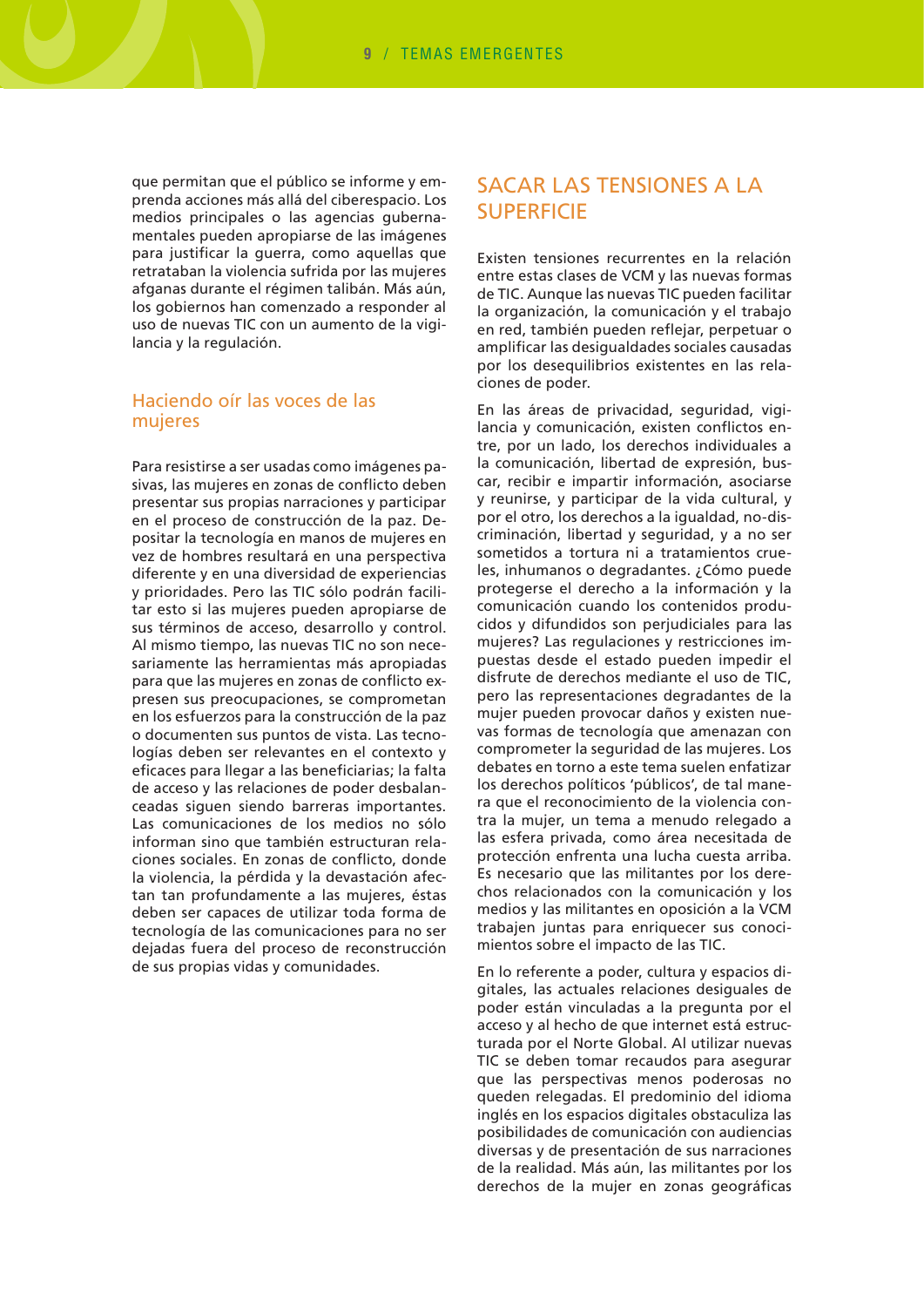privilegiadas no deben dominar los diálogos globales en línea relacionados con tradiciones y culturas locales, pues pueden excluir a las mujeres directamente afectadas que quizá carezcan de acceso, control, contenido y lenquaje. Las militantes deberían movilizarse no sólo para transformar las posibilidades de conexión, sino también en torno a cómo la tecnología puede servir a la desestabilización de jerarquías instaladas. El desafío consiste en crear soluciones y entornos que permitan que las mujeres de todas partes del mundo "usen tecnologías bajo condiciones definidas por ellas y, por lo tanto, potencialmente empoderadoras", como lo señala Radhika Gajjala.

A medida que se expande el discurso digital, las militantes necesitarán definir líneas de cuestionamiento de ese discurso comprometiéndose con las TIC pero sin sobrevalorar su utilidad. Debido a los desequilibrios en el poder y el desarrollo, resultará inevitable que no toda persona pueda tener acceso a las nuevas tecnologías o a beneficiarse de ellas. Aunque hacer un seguimiento de la dinámica entre TIC y VCM resulta vital, es importante no invertir demasiada energía ni atención en la creciente complejidad de sus aplicaciones, desviando recursos que podrían ser mejor empleados en otros aspectos. En cuanto al uso estratégico, centrarse en las TIC puede resultar en desmedro de otros métodos de comunicación, construcción del conocimiento y diseminación de la información, tales como capacitaciones y grupos de apoyo. Las militantes en torno a problemáticas de VCM deben estar informadas sobre las TIC, pero necesitan ser expertas en sus desarrollos, de tal manera que puedan recomendar con conocimiento de qué manera operar en esos espacios para no perpetuar los desequilibrios de poder existentes.

## CÓMO RECUPERAR Y EXPLOTAR **EL PODER DE LAS TIC**

La pregunta sigue en pie: ¿cómo podemos usar nuevas TIC para aprovechar potencialidad y transformar las relaciones sociales? Estas son algunas de las formas en que las mujeres han comenzado a comprometerse con las TIC y a recuperar su poder:

- Rescatando nombres olvidados: Aunque la participación de las mujeres en el desarrollo de tecnologías ha sido subestimada, sus contribuciones se están sacando a la luz y reconociendo en conferencias y publicaciones. Se han creado sitios web para referirse directamente a los puntos de vista y necesidades de las mujeres en computación y para documentar su participación permanente en varios aspectos de la tecnología.
- Compartiendo información y creando conocimiento colectivo: Las organizaciones militantes en temas de VCM han utilizado TIC para difundir de manera rápida y amplia noticias e información acerca de violaciones de derechos, y para compartir estrategias y organizar diálogos que trascienden las fronteras nacionales. Esto último resulta crucial para comprender los varios aspectos de VCM.
- Educación y capacitación: Las militantes pueden aprovechar recursos e información disponible en internet para desarrollar materiales de capacitación en sus propios contextos y localidades, así como pueden utilizar la capacidad interactiva de las nuevas TIC para desarrollar módulos de capacitación en línea. Los usos innovadores de las tecnologías pueden quedar documentados en soportes digitales para permitir que otras generen más estrategias creativas a partir de ellas.
- Medios Alternativos: Las nuevas TIC permiten que organizaciones e individuos produzcan sus propias noticias y artículos, hagan circular estos recursos y ofrezcan perspectivas alternativas sobre temas de actualidad, especialmente cuando se trata de contenidos no identificados como 'dignos de noticia' o presentados en forma recortada en los medios principales. Las TIC también facilitan campañas y la organización de eventos, que así incrementan su alcance y visibilidad ante un público más amplio.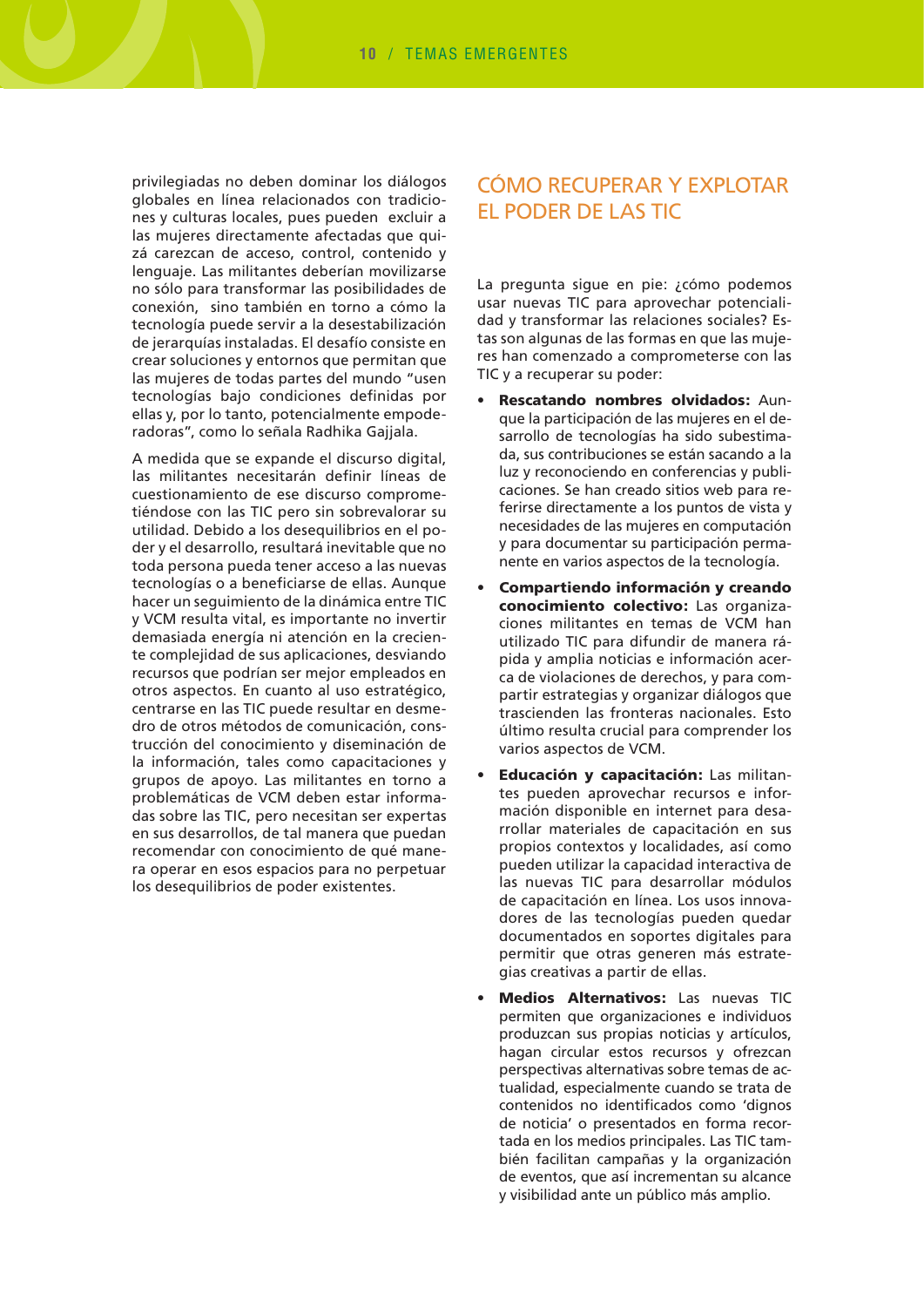Trabaio en red y construcción de soli- $\bullet$ daridad: Las organizaciones que trabajan en temas similares en localidades distantes pueden construir alianzas y trabajar en red por medio de las TIC. Las comunicaciones digitales permiten formas rápidas y poco costosas de intercambiar información, coordinar y movilizarse, y pueden crear espacios 'seguros' para que las personas dialoquen y se organicen en torno a temas que pueden resultar 'riesgosos' en espacios físicos. Esta clase de comunidad genera apoyo, crea una identidad colectiva y facilita las conversaciones y la planificación de estrategias.

## **CONCLUSIÓN**

Este artículo explora la relación y el impacto entre nuevas formas de TIC y la violencia contra las mujeres. Que las nuevas formas de TIC reproduzcan, amplifiquen o desestabilicen las relaciones de poder dependerá en gran medida de las características de nuestro monitoreo de su desarrollo y discurso. Este requiere comprender primero qué significa la tecnología digital y luego interrogarnos sobre su impacto en la sociedad bajo la luz de las múltiples y cambiantes ramas del discurso político. Este proceso ya ha comenzado: las feministas y las militantes de movimientos por los derechos de la mujer están 'recuperando la tecnología' en forma conciente y deliberada, y de esa manera están cambiando en forma indeleble aquello que la tecnología es y significa.